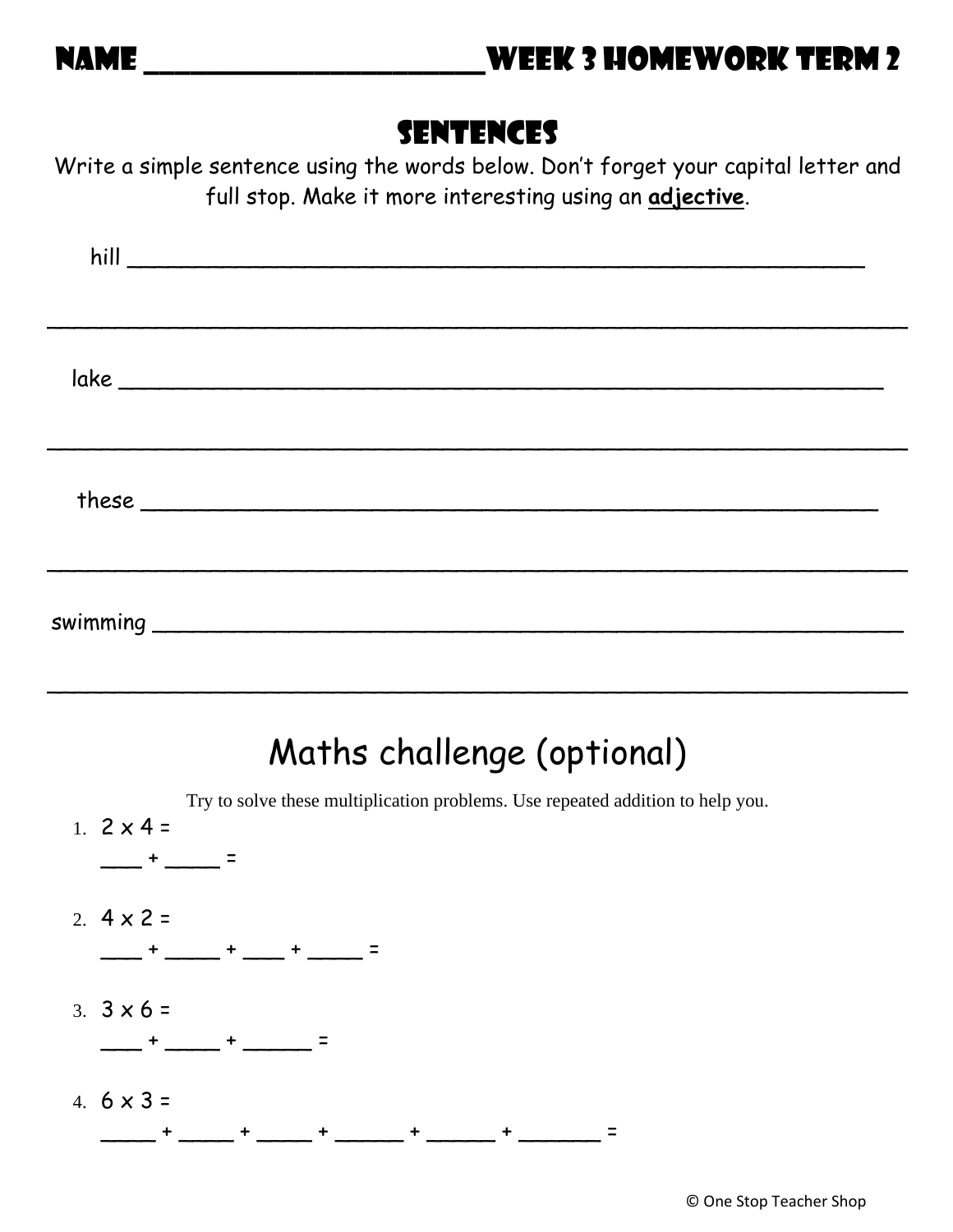Carefully copy your list words each day.

|                   | Friday |  | Tuesday | Wednesday |  |  |  |
|-------------------|--------|--|---------|-----------|--|--|--|
| Monday<br>Phonics |        |  |         |           |  |  |  |
| $f_{\ell}$        |        |  |         |           |  |  |  |
| help              |        |  |         |           |  |  |  |
| belt              |        |  |         |           |  |  |  |
| $\overline{half}$ |        |  |         |           |  |  |  |
| $\sqrt{3}$        |        |  |         |           |  |  |  |
| List              |        |  |         |           |  |  |  |
| bay               |        |  |         |           |  |  |  |
| $h$ ill           |        |  |         |           |  |  |  |
| fold              |        |  |         |           |  |  |  |
| hay               |        |  |         |           |  |  |  |
| been              |        |  |         |           |  |  |  |
| $List$ 2          |        |  |         |           |  |  |  |
| land              |        |  |         |           |  |  |  |
| here              |        |  |         |           |  |  |  |
| lake              |        |  |         |           |  |  |  |
| head              |        |  |         |           |  |  |  |
| south             |        |  |         |           |  |  |  |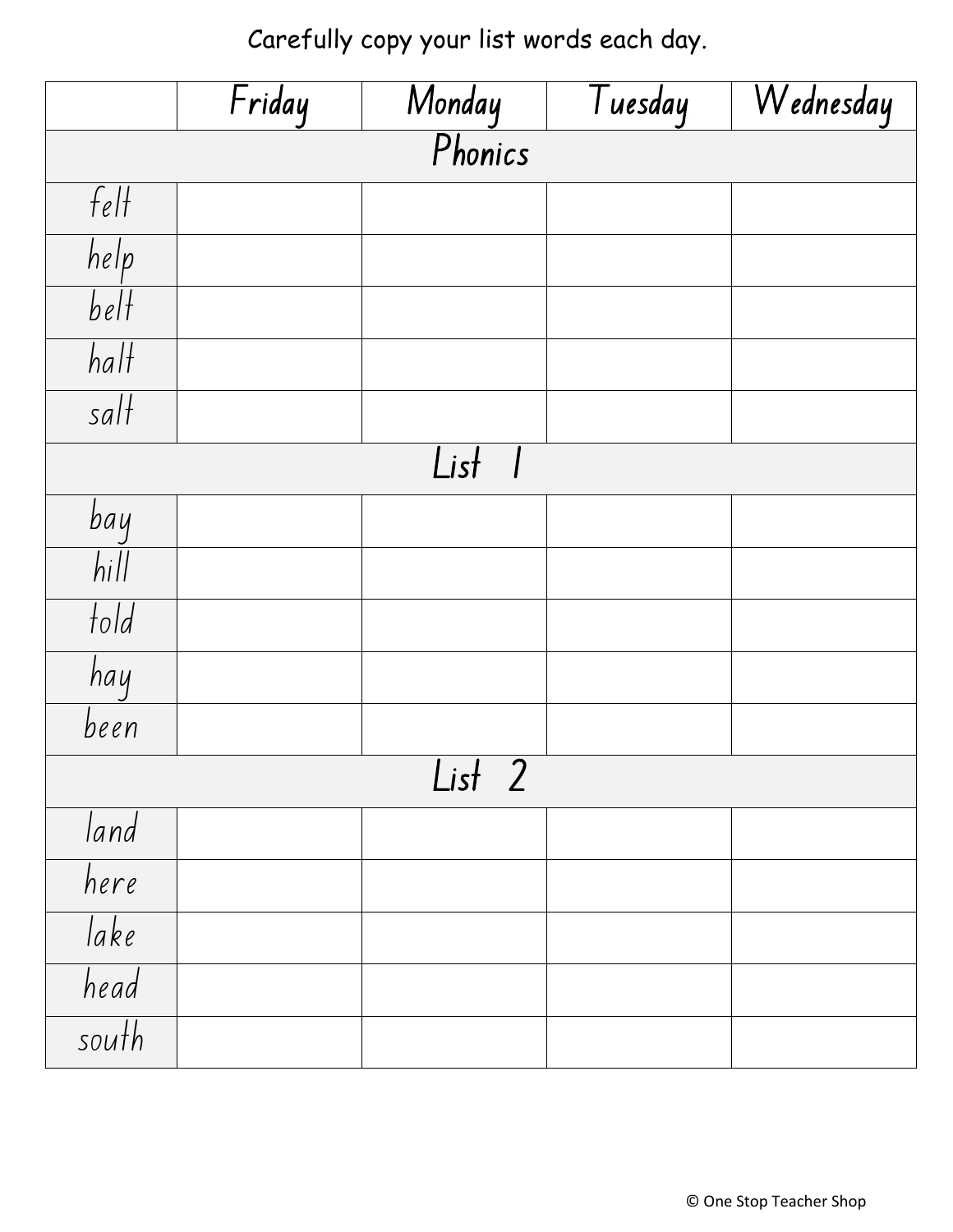| $List$ 3  |          |  |  |  |  |  |
|-----------|----------|--|--|--|--|--|
| stay      |          |  |  |  |  |  |
| hear      |          |  |  |  |  |  |
| tray      |          |  |  |  |  |  |
| clay      |          |  |  |  |  |  |
| these     |          |  |  |  |  |  |
| $List$ 4  |          |  |  |  |  |  |
| they      |          |  |  |  |  |  |
| stray     |          |  |  |  |  |  |
| can't     |          |  |  |  |  |  |
| better    |          |  |  |  |  |  |
| away      |          |  |  |  |  |  |
|           | $List$ 5 |  |  |  |  |  |
| area      |          |  |  |  |  |  |
| place     |          |  |  |  |  |  |
| betray    |          |  |  |  |  |  |
| valley    |          |  |  |  |  |  |
| swimming  |          |  |  |  |  |  |
| List 6    |          |  |  |  |  |  |
| delay     |          |  |  |  |  |  |
| locate    |          |  |  |  |  |  |
| yesterday |          |  |  |  |  |  |
| mountain  |          |  |  |  |  |  |
| disposal  |          |  |  |  |  |  |